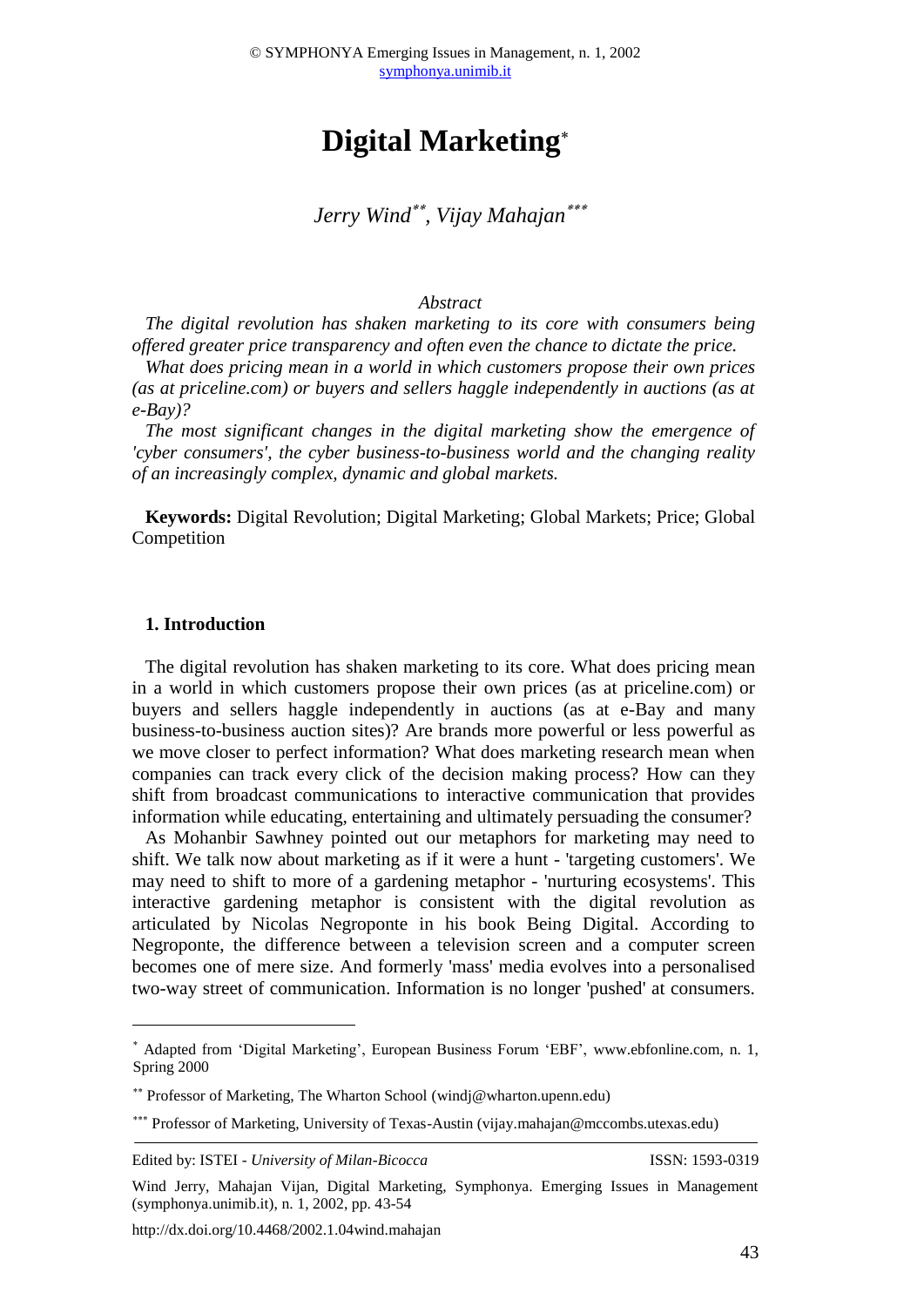Instead, people or their digital agents pull and help create the specific information they need.

These developments are not unique to the US dot com culture. European consumers, not unlike the consumers in any other culture are empowered by the Internet which creates, despite the attempts of some governments, a truly borderless economy. No business, regardless of its geographical location, is thus immune from the impact of the web revolution and the need to re-examine its fundamental concepts, business models and mode of operations.

## **2. The New Realities of Marketing in the Global Digital World**

Among the most significant changes in the business landscape are the emergence of 'cyber consumers' and the cyber business-to-business world, the changing reality of an increasingly complex, dynamic and chaotic world, and the waves of entrepreneurship and innovation and their associated new business models.

#### **2.1 The Emerging Cyber Consumer**

Technology changes people. Digital technology is changing the way consumers relate to products and markets. It is not just our computers that are being reprogrammed; it is customers themselves. The cyber consumer, as portrayed in Exhibit one, clearly illustrates the need for new marketing approaches to meet their changing needs.

These cyber consumers expect to be able to customise everything - from the products and services they buy, the information they seek, to the price they are willing to pay. They want to be able to engage the producer in the kind of tussle that used to characterise the street bazaar.

Consumers can now sort products based on any desired attribute, price, nutritional value, functionality, etc, or combination of attributes such as price value. They can easily obtain third party endorsements and evaluations including tapping the experience of other users. Empowered by digital technology, customers are unforgiving. Pity the poor company that fails to see this or refuses to play by their rules.

Cyber consumers, though, are not homogeneous. They vary greatly with respect to the degree to which they rely on the Internet. The reliance on the Internet varies by domain (financial services vs food shopping vs automobiles, etc.) and the characteristic of the consumers, especially their 'natural comfort' with the Internet.

# **2.2 The Cyber Business-to-Business World**

Whereas most media attention has been on consumers' usage of the Internet and on the new e-commerce start-ups that are aimed at the consumer market, most of the Internet based activities and revenues have been generated in the business-tobusiness world. Indeed, Forester Research Inc estimates current business-tobusiness e-commerce to be five times that of consumer e-commerce and to grow to 10 times by 2003.

The organisational buyer is not only a cyber consumer in his or her personal life, but is supported by a rich and growing Internet and intranet based infrastructure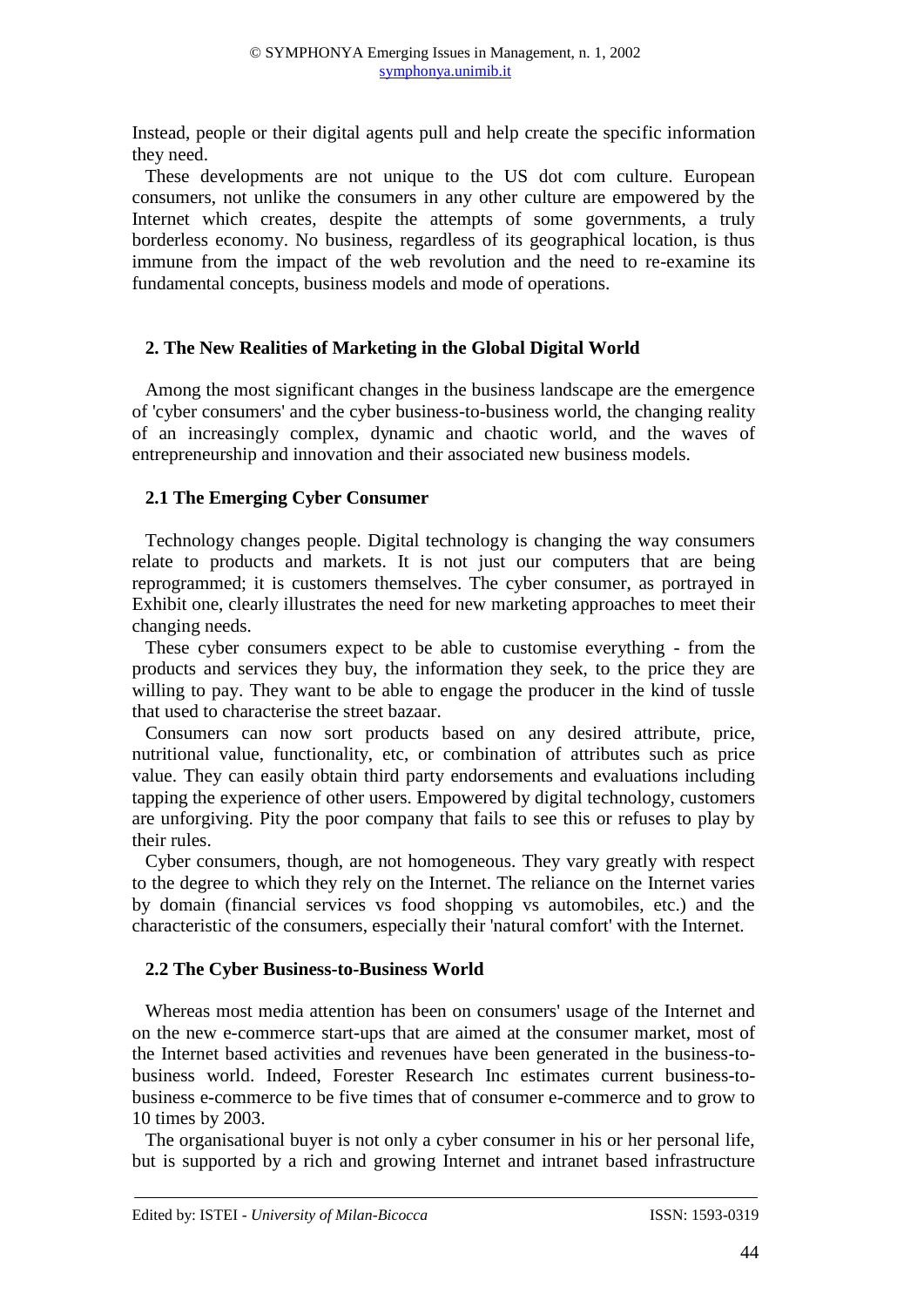that facilitates improved efficiency, effectiveness and innovative new ways of performing traditional corporate roles.

The emergence of increasing numbers of 'virtual marketplaces' - bulletin boards and especially auction-oriented sites (such as Fastparts.com for electronics, PlasticsNet.com for plastics, Metals.com for steel and numerous other sites for almost all industrial products and services) that are bringing together buyers and sellers - are changing the nature of the business-to-business activities.

Companies such as BizBots are developing a real time 24 by seven (24 hours a day, seven days a week) automated market of markets that uses 'agents' (or Bots S/W) that link multiple sites in any given business sector (such as chemicals and financial services). These provide full transparency for buyers and sellers on all the information they require to make 'optimal' product/service decisions.

#### **2.3 A Complex, Dynamic and Chaotic World**

The half-life of change is being compressed. By 2003 Internet users are expected to grow from 130 million today to at least 350 million worldwide users, split between North America - 35%, Europe - 30%, Asia Pacific - 21%, South America - 9% and the rest of the world about 5%. This phenomenal growth is expected, according to some forecasts, to reach 500 million by 2003 and over 1 billion by 2008. To appreciate the magnitude of this growth, telephone users reached the 1 billion mark only in 1999. The associated e-commerce revenues are expected to grow from close to \$100 billion in 1999 to over \$1200 billion in 2003. This expected growth is fuelled by the expected developments of information appliance - access to the Internet via TV, freeing it from the traditional computer keyboard based access. Other modes of access including cellular phones, pagers and other devices that can be used in homes, cars and virtually anywhere are expected to increase the ease of access and pervasiveness of the Internet.

New business models are emerging as rapidly as IPOs by 'dot com' companies. The models encompass B to B, B to C, C to B and C to C and are typically based on rapidly building market share and leveraging knowledge. This is in sharp contrast to old models that have focused on profits and returns and leveraging physical assets. The new business models are designed to embrace an unpredictable future by redefining the firm's relationship with its customers and suppliers and by creating new revenue streams.

A unique aspect of the new business models is the ability to patent them as business methods patents. Priceline.com for example is based on a number of patents. These patents are part of the assets of Walker Digital which in mid 1999 included 12 business methods patents and 240 pending ones. These business process patents are an extension of the traditional process patents and are based on new ways of doing business - such as the business model of priceline.com.

Given the eventual need of all companies to provide economic value to their customers, shareholders, and other stakeholders, some of the key management challenges facing companies today are fundamentally marketing challenges. It starts with a need to determine the right metrics for value creation and the valuation of e-business and proceeds with a need to rethink and reinvent the vision, objectives, strategies and organisational architecture based on a reinvented marketing paradigm.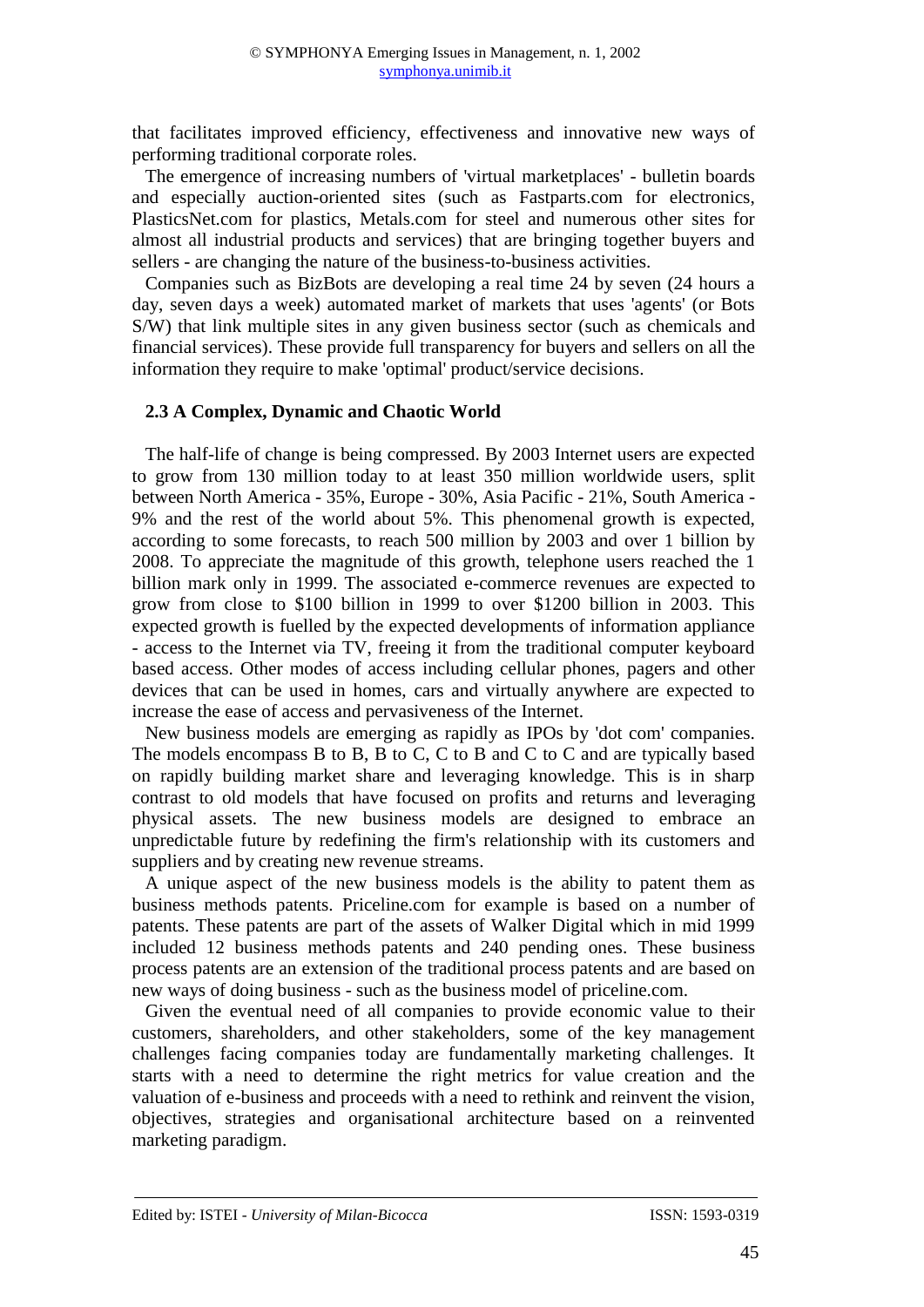## **3. The New Rules of Marketing in a Digital Age**

These new realities of the business environment have led a number of authors to develop new rules for the new economy. While some of these 'rules' encompass some marketing perspectives companies need to focus more explicitly on a new set of 'principles' for marketing in a digital age. Although these 'rules', as summarised in Exhibit two (TOLTA), are still emerging, they are beginning to shape the new discipline of marketing.

In reviewing these rules it is important to note that while the advances in technology make these rules viable strategies, the success of such strategies ultimately depends on consumer acceptability. Will everyone want, for example, a one-on-one relationship with a company? How are consumers going to deal with the clutter resulting from every company's desire to develop a one-to-one relationship with them?

# **3.1 Target Segments of One and Create Virtual Communities**

Companies need to move from mass markets to segments of one. As the name 'segment of one' suggests, companies initially saw these individuals as micro segments. They used database marketing to tailor messages and products to these tiny segments, just as they did with broader customer segments. The concept is now evolving to the point where companies are using a more interactive process and advanced data mining and related techniques to target, attract and retain individual customers as 'partners' in the process. Collaborative filtering techniques, for example, as applied by Firefly Network, allow personalized recommendations to each consumer by comparing their preferences with those of others with similar profiles.

Managers need to determine how to design this process of interaction rather than focusing only on designing specific products and communications. They need to develop effective strategies for giving customers options without overwhelming them. Companies need to suggest possible products without painting customers into a box.

This one-to-one strategy is based on (a) IT systems, such as the one offered by Broad Vision, that deliver personalised information directly to the customer thus allowing Internet based one-to-one marketing and (b) on the recognition that strong customer relationships and management are the key to success. One of the more advanced financial service companies, for example, is creating a large interactive database and decision support system (DSS) that includes, in addition to a real time depository of all the customers activities with the company, the capability to allow continuous dialogue with each customer. Customers who apply for a loan may get a note about the status of the loan application when they use an ATM, look at their statement, or have any other point of contact with the company. The data base, which is augmented with external data including Internet usage, offers the potential for targeting individual customers and developing and offering each customer the products and services that will maximise his or her lifetime value to the firm.

A unique aspect of digital marketing is the ability to create virtual communities for consumers who share a common interest. Amazon.com, for example has been most effective in creating chat rooms on various topics. Virtual Vineyards created a community of consumers interested in finding out about and buying wines. Virtual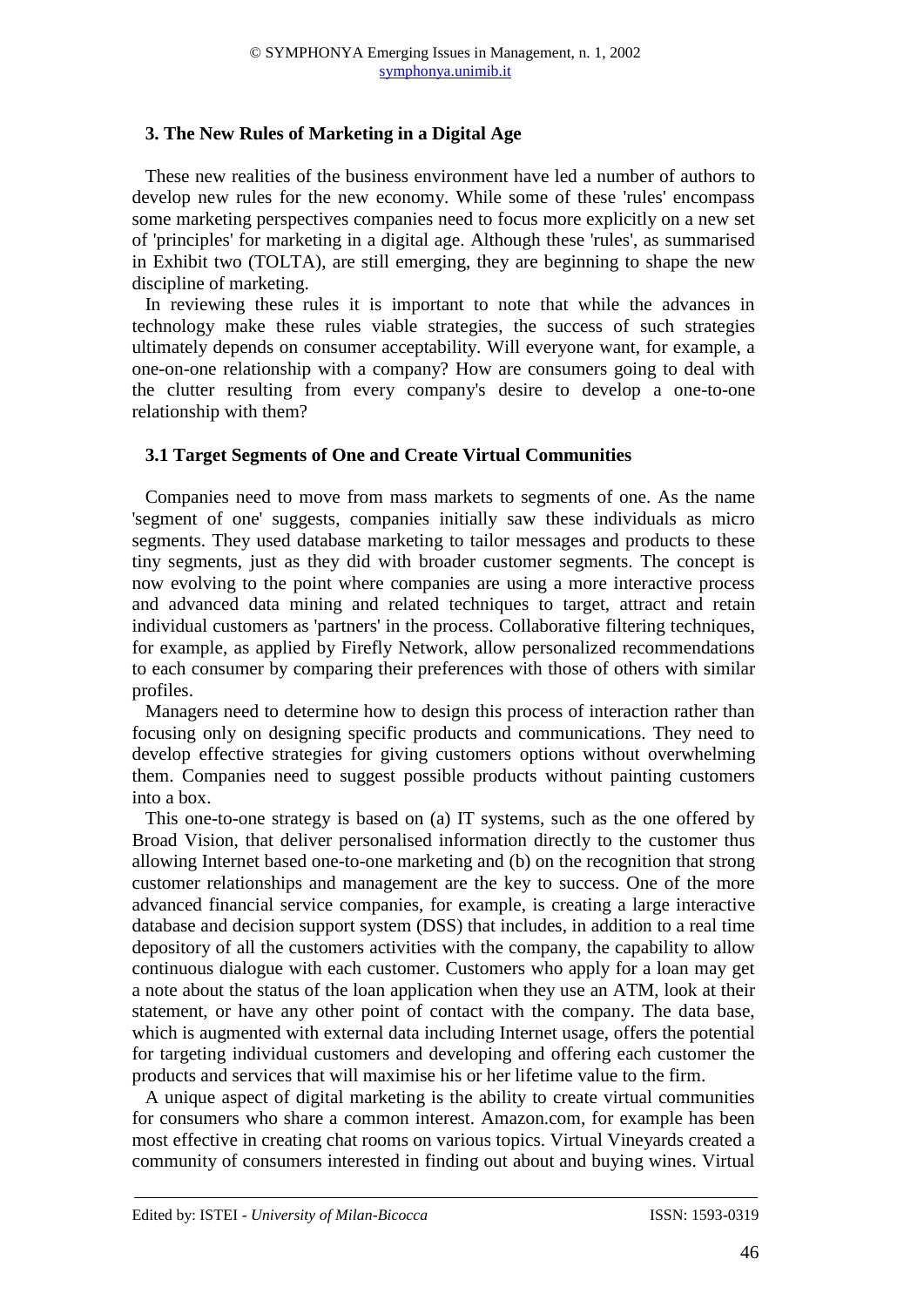communities center on personal and/or professional relationships and/or transactions and goes beyond the special topics offered by specialised publications to create interactive communities.

Designing and managing a virtual community strategy to complement the 'one on one' segmentation strategy is a must. Such a strategy can and should encompass not only consumers but also suppliers and other stakeholders. Communicating with investors and security analysts, for example, can be greatly facilitated by creating vehicles for interactive communication. In all such virtual community initiatives one can consider planned interventions through the introduction of experts and events around which to mobilise the 'community'.

#### **3.2 Design for Customer-Led Positioning**

The digital environment can be infinitely manipulated by consumers. While it would be impossible for customers to redesign a physical retail store based on the product attributes they seek, this is quite easy online. With a few mouse clicks on a service such as Peapod's online grocery shopping, the entire store can be reconfigured based on fat content or calories or price. How do companies then position their products in an environment in which customers decide what factors are important and can obtain almost perfect information instantaneously on the performance of the product and its competitors? How do companies position a product when consumer chat rooms and other interactions allow for real time global flow of 'word of mouth' communication? And how can companies take advantage of the community building power of the Internet? Are sites such as Talkway.com precursors to company designed Internet communities that change the dynamics of relationships between the company and its customers and prospects? This may allow the company to decide on a positioning built on customer involvement and relationships while leaving the specific product and service benefits and attributes to a co-determination by the customers and the firms.

When a customer purchases a product from the alliance of the auction powerhouse, Sotheby's and the Internet powerhouse, Amazon.com it is the credibility and positioning of both and the characteristics of the auctioned product, rather than the specifics of the product alone that determines the positioning of and attractiveness of the auctioned item.

When considering a positioning for the changing global digital world it is critical to focus not just on the benefits of the products offered by the firm (and its immediate competitors) but on the benefits sought from the entire range of products and services considered by the consumer (and accessible via the net). For example, effective positioning for a pharmaceutical product is not just the efficacy, safety, convenience and price of the given drug vs its direct competitors, but the benefits sought by consumers who are increasingly concerned about wellness. Increasingly, health sites offer in addition to information and educational material, consultation with a physician (see Cyberdocs.com for example), information on clinical trials, chat groups, filling of prescriptions, (Drugstore.com or PlanetRx.com) and maintenance of health records.

Effective positioning and differentiation increasingly requires focus on 'affect' and emotional ties between the consumer and the brand and the firm offering the products and services. This emotional appeal that was once used primarily in marketing fashion and perfumes is being applied increasingly to hard goods such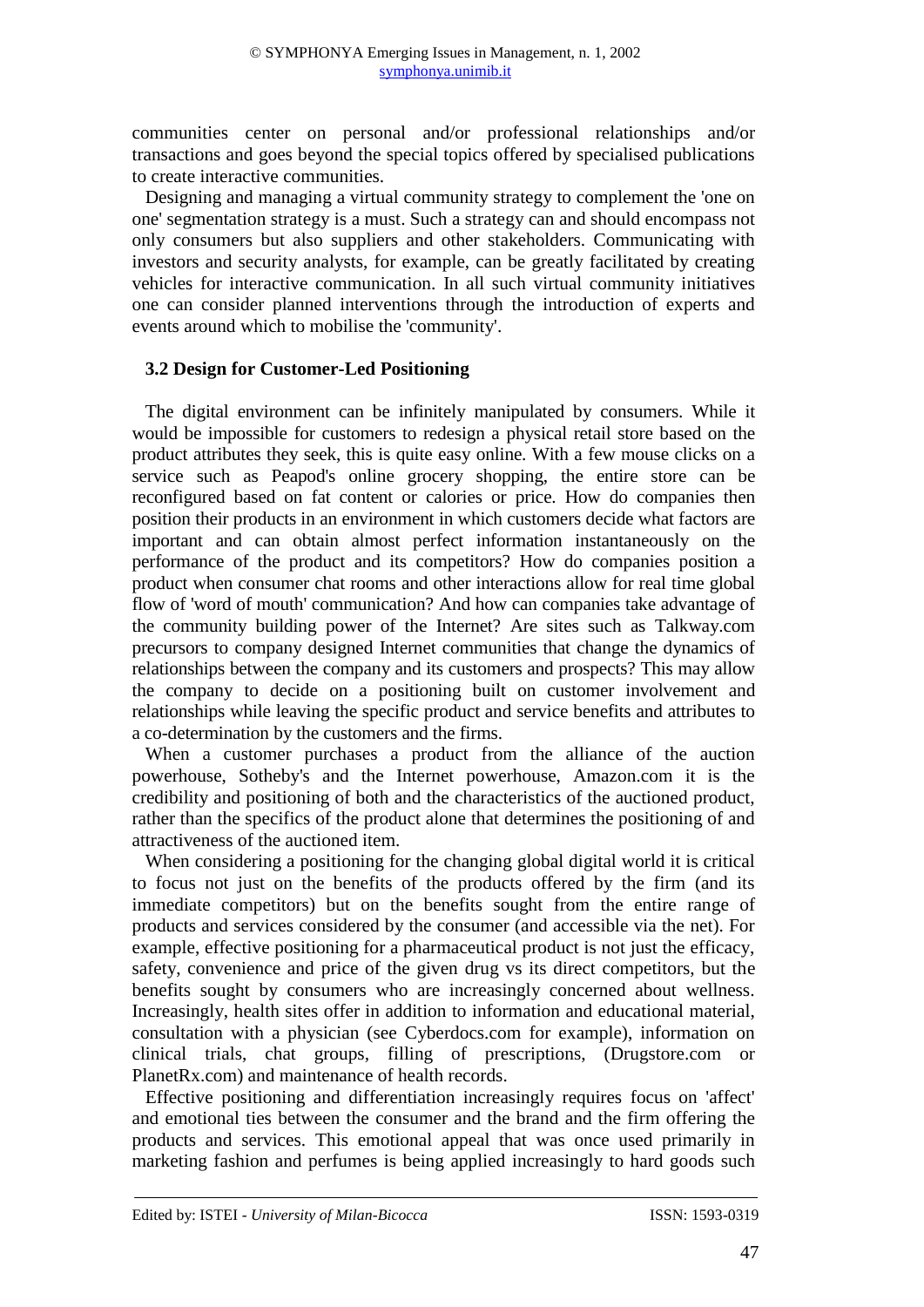as computers (for example, the 'think different' positioning of Apple's iMac and iBook) and automobiles (for example, as Mercedes-Benz's new positioning as an American treasure).

## **3.3 Expand the Role of Branding in the Global Portfolio**

By putting more 'perfect' information in the hands of consumers, digital technology might be expected to undermine the power of brands. Actually, some evidence suggests that branding has become more important. With many options to choose from and less personal relationships online, customers may turn to trusted and trustworthy brands as an indication of more intangible qualities. Nike's brand still has power in this environment because it conveys an image about the purchaser. But an airline brand that relies on low prices and on time performance may be eroded because the information it conveys about budget prices and on-time service can be determined empirically through easily conducted information searches.

The development of brands such as Amazon.com, Yahoo, e-bay, e-trade and other Internet brands can occur much more rapidly with the new technology. But, with the possible exception of 'pure play' Internet brands, all brands should focus on both their meaning and value in both Internet and non-Internet context.

Since digital technology transcends national borders, companies need to pay more attention to the development of global brands. To what extent can brands be globalised and to what extent should companies develop a portfolio of global, regional and local brands? This is especially critical given the heterogeneity of all markets, the growing importance of globalisation, the trend toward M&A and strategic alliances with other national, regional or global firms which often have their own brands, and the enormous potential of the emerging economies. Some 86% of the world population is in nations with GNP per capita under \$10,000. These emerging markets are quite heterogeneous and operate under different principles. If focused on segments other than the one receptive to global brands and positioning, companies cannot simply transfer their US brands, marketing strategies and business models to Islamic or Asian markets, for example. The brands need to be shaped and tailored to carry across different parts of the world, or new brands need to be created.

# **3.4 Leverage Consumers as Co-Producers through Customerisation**

From computers to jeans to golf clubs to glasses to greeting cards, companies are moving R&D out of the labs and into the hands of customers. Instead of the traditional process of new product development, companies need to set up creative mass customisation platforms which allow consumers to design their own products and services.

This new emphasis on customisation means companies need to be careful in presenting customers with options without overwhelming them while assuring that the selected design will function effectively and safely. They also need to be careful they don't overwhelm their own capabilities to execute on what they offer. They need to use the technology to streamline the process of customisation. A hybrid solution is called for in which the company determines the right balance between off-the-shelf options and customisation.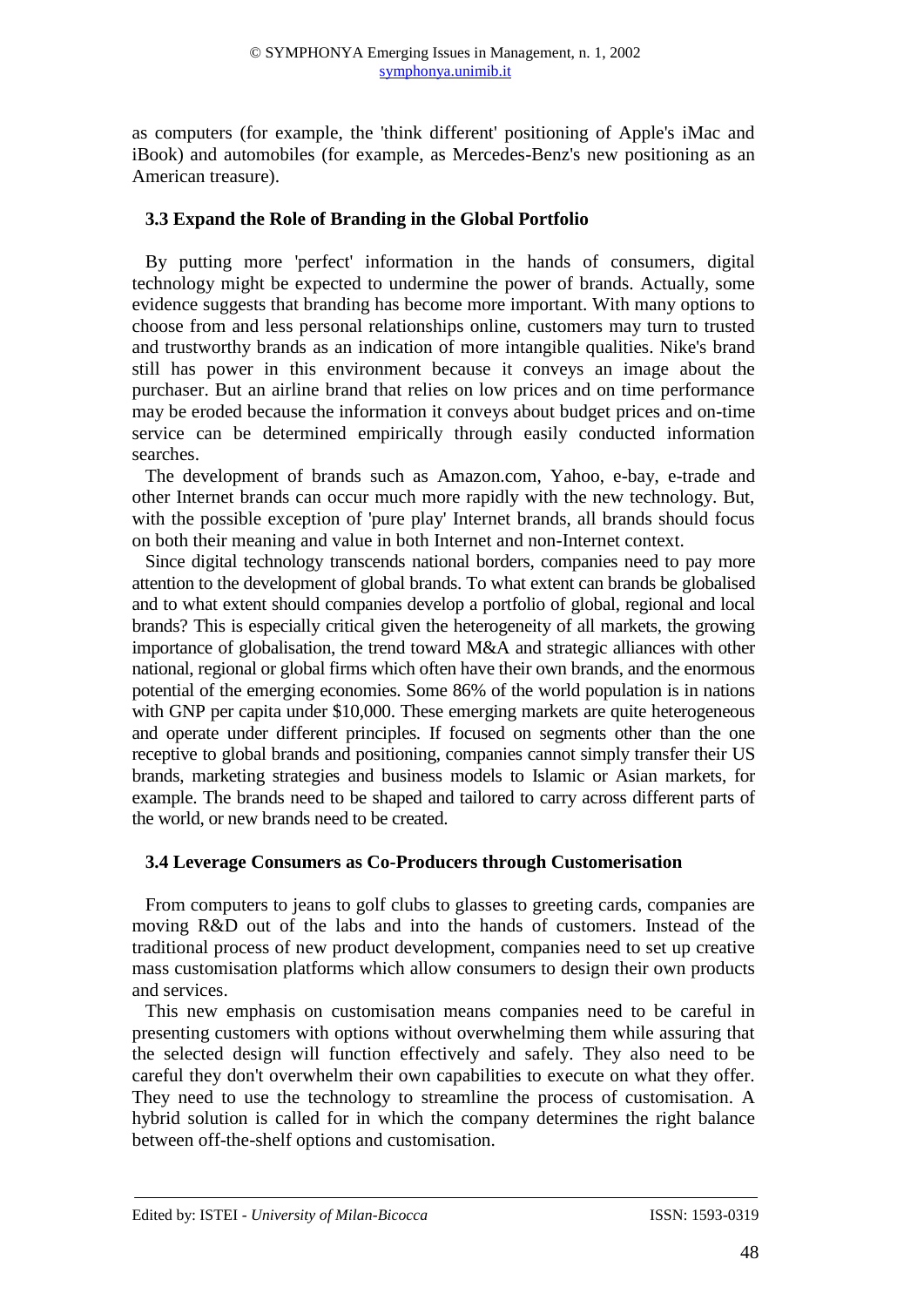The advances in flexible manufacturing, information technology, and consumer desire for variety and customisation have led to the emerging trend toward mass customisation, the creation of sense and respond organisations, and more recently customerisation. Mass customisation has drastically changed manufacturing. Its extension to the sense and respond concept is based on electronically sensing customers' needs in real time and using the electronic connection and shared infrastructures to respond to these needs.

Customerisation is taking this concept further by combining the operationally driven mass customisation with customised marketing and empowering the consumers to design the products and service offering of their choice. In contrast to mass customisation, customerisation does not require a lot of prior information about the customer, nor does it require the firm to have its own manufacturing functions. In effect, customerisation redefines the relationship between the firm and its customers. It empowers the customer to design the product and service while the firm 'rents' out to the customer its manufacturing logistics and other resources. The difference between the mass customisation and customerisation is outlined in Exhibit three (TOLTA).

Garden.com is an example of effective customerisation. Customers can design the garden of their choice on their computer, customising the gardens to the local climate. They can select from over 16,000 products and can try out various landscaping options before deciding. Throughout the process they can access any information related to gardening they want and they can order all the products they need with a click of the mouse. Garden.com coordinates the supply chain for the selected products for over 50 suppliers and orchestrates the delivery. It does not own any of the nurseries or transportation vehicles.

While the introduction of a customerisation perspective has enormous implications for the new product development process of the firm, other fundamental changes can not be ignored, such as:

- Product design which assures product updates. Given the rapid technological changes and obsolescence, an increasing number of companies design their products to allow automatic update and upgrade. Nokia for example designs its line of cellular phones with this option and so does Bernina, the premier sewing machine producer.
- Speed of development. As product life cycles shrink, an increasing number of firms focus on innovative concurrent NPD processes, customer involvement in the design process and other approaches for shorter development cycles.
- Concurrent development of the product, process, the associated service offerings and the business model. R&D should focus not only on the physical product but on the entire product and service offerings, its development and logistic process and its associated business model.

# **3.5 Use Creative Pricing in the Priceline.com World**

Digital technology is shifting the pricing power, from companies to customers. The most extreme customer-driven pricing is Priceline.com, in which the customer proposes prices for an airline trip, hotel or even cars and the company decides whether to accept them.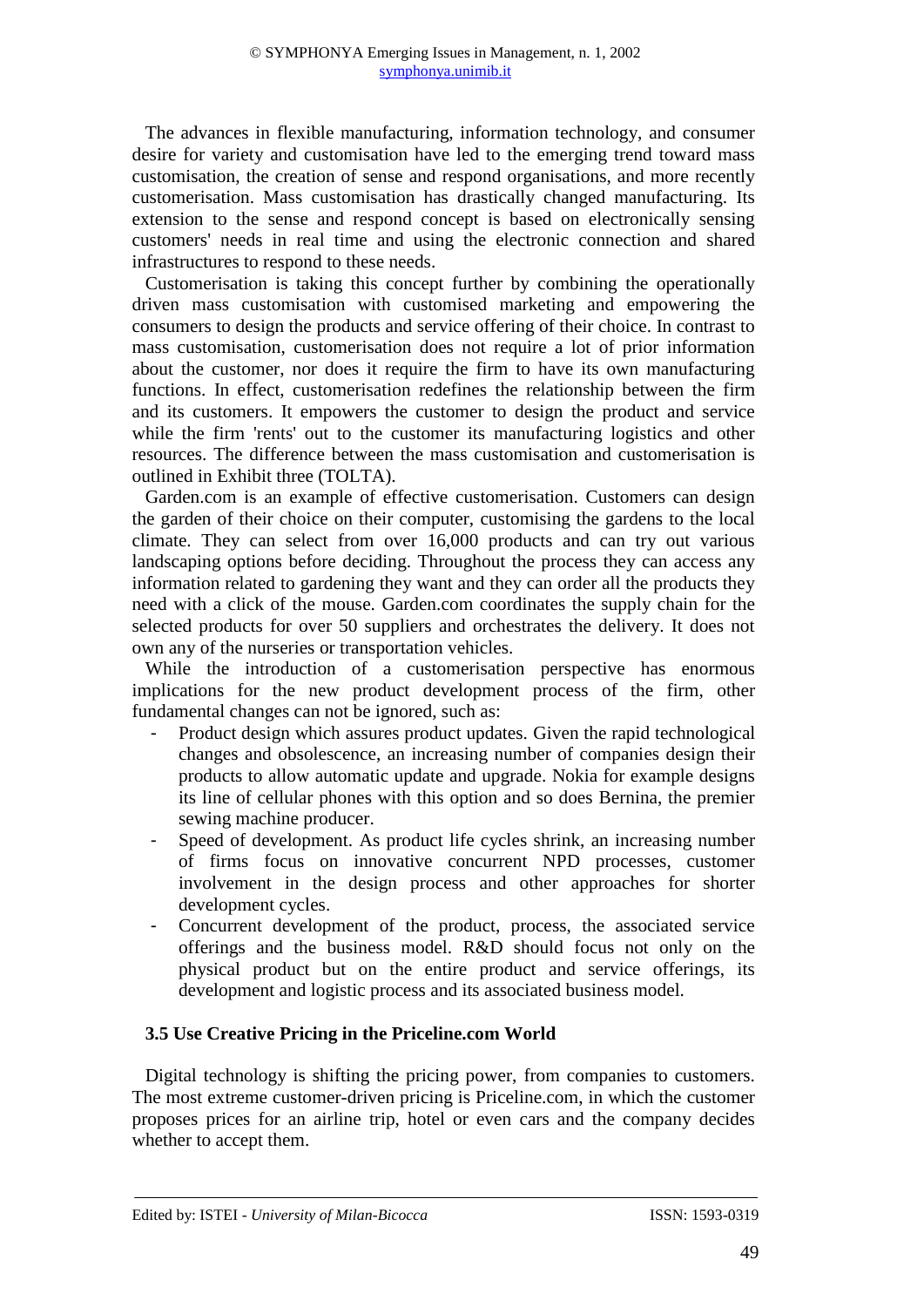The surprising thing about the Internet is that, while it facilitates the creation of buying groups (eg Mercata.com) buyer agents services (e.g. BizBuyer.com), provides comparative price information (e.g. CompareNet.com) or facilitates on line auctions (eg eBay or OnSale) customers are sometimes willing to pay a premium for ease of shopping or for the value of customisation.

Companies also are creating value-based pricing so that when the customer wins, the company wins. The company partners with the customer to make the customer more profitable. Then, the value that is created is shared between the company and the customer. For example, Hewlett-Packard is using value-based pricing in a \$500 million contract to supply computer equipment to Qwest Communications Intl. Qwest pays only based on the revenues it generates and if it achieves its objectives HP will get \$1 billion in three years. In addition, as part of this arrangement, Qwest will buy 95% of its Windows computers and 75% of its Unix servers from HP.

## **3.6 Create Anytime-Anyplace Distribution and Integrated Supply Chain**

One of the major impacts of the Internet has been on the disintermediation of the increasing number of industries. The 'Brick and Mortar' distributors and retailers such as Barnes & Noble face a new reality forced upon them by Amazon.com, while giants such as Merrill Lynch have to reinvent their business strategies in light of the enormous growth of the e-business of CharlesSchwab.com, e-trade, AmeriTrade, and others.

More recently, however, attention has been given to the rise of the infomediaries who link diverse customers to diverse producers. Exchange type firms such as Total Transportation Exchange or Adauction.com provide valuable benefits to its users and create new business models and modes of operations.

An innovative way of distributing and promoting products and services is the Internet version of the traditional sampling which under the name viral marketing offers free service with the hope that it will capture the attention of prospective customers, lead to trial, loyalty and word of mouth 'buzz'. The free e-mail service Hotmail, for example, was one of the pioneers of this type of distribution and was sold to Microsoft for \$400 million.

Companies need to redesign their supply chains and find the right balance between digital and material distribution. For physical products such as wine or flowers or books, the problem can be complex because the digital component is only part of the equation. It must be joined to a physical distribution network such as Fed Ex or UPS or creates its own. The use of technology on the business-tobusiness side can help integrate the supply networks, reduce product inventory, streamline processes and as a result cut cost and speed up the development, manufacturing and delivery of products and services.

# **3.7 Redesign Advertising as Interactive and Integrated Marketing Communication Education and Entertainment**

Advertising and other marketing communications were shaped by the mass media. The new interactive media created by digital technology is spawning a very different type of communication with customers. It is more addressable and responsive, moving from broadcast media to interactive media. This shift and especially the advances in technology that are lowering costs of the technology,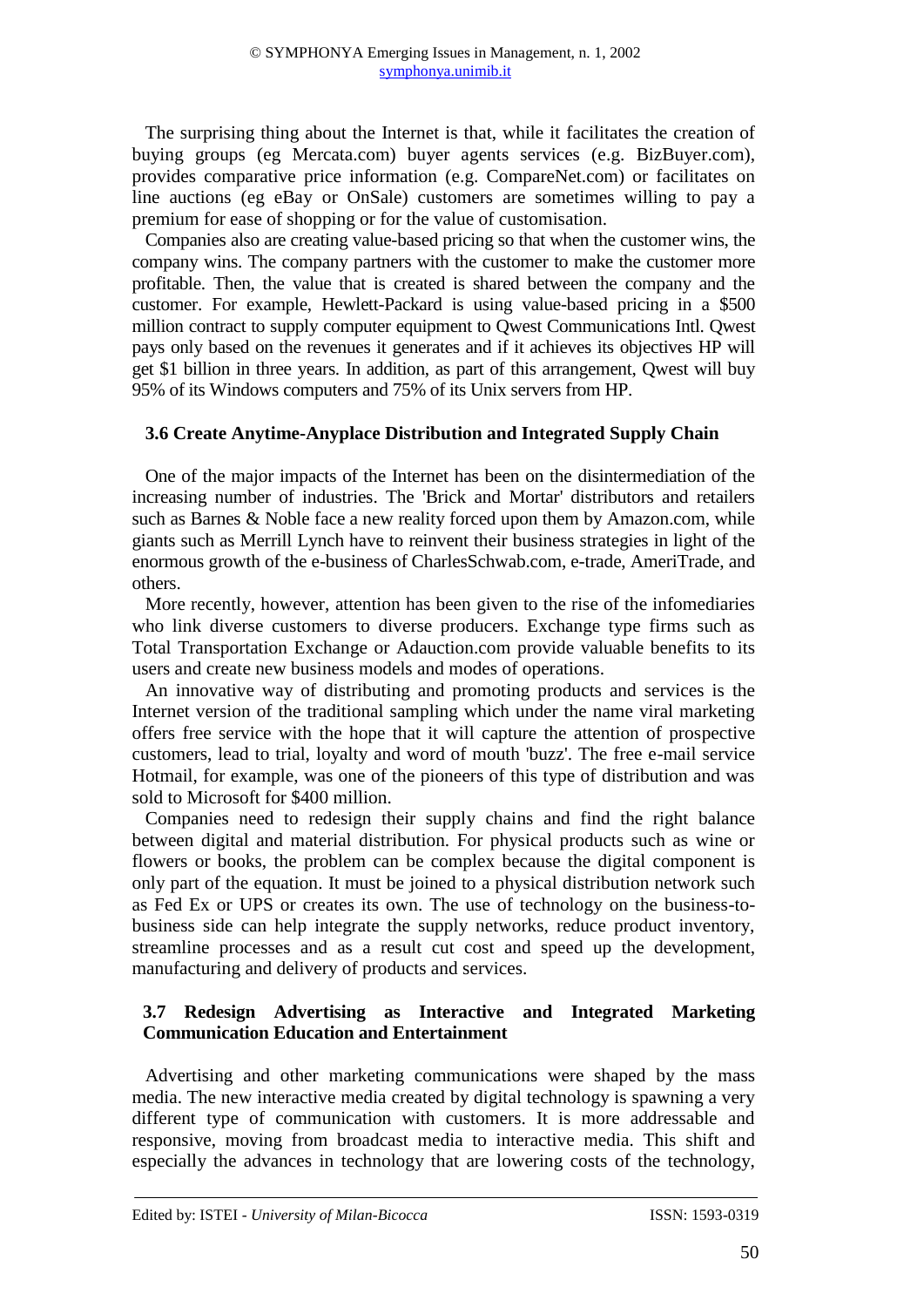providing Internet access through television set-top boxes and introduces interactivity, challenges the current 'troika' of the advertising industry-advertisers, agencies and media - and redefines direct marketing.

The content of the communications is also changing. Customers are no longer the passive recipients of ads and commercial information, but are active participants in an interactive 'edutainment' process seeking the tools to learn about the products and services (education) while being entertained and inspired. Media advertising, Internet communication, public relations, packaging, customer service and any other point of contact between the firm and its customers and prospects has to be integrated.

The more captivating and engaging a website's design, the more likely customers are to spend time on the site and develop relationships with the company. An interactive design which is consistent with and reinforcing of the design elements of the other marketing activities of the firm is a must. This has to be augmented with a network of strategic alliances and marketing agreements to assure access to the site from other Internet access points. Consider for example the aggressive strategic alliances of Bank One that include relationships with AOL and Excite (including co-branding), Broadcast.com, CarsDirect.com (to select, finance and purchase cars over the Internet), CFN, Cnet, CNN, Cybercast, eBay, GeoCities, inane, iVillage, Lifeserve, Microsoft Network, Peapod, SportsLive, ValueAmerica, WebTV, Yahoo and others.

#### **3.8 Reinvent Marketing Research As Knowledge Creation And Dissemination**

While the costs of gathering data drop significantly with the addition of digital to traditional sources (face-to-face interviews, mail or telephone interviews), the avalanche of new and old information creates new costs and requires new competencies for the development and use of effective data mining tools. Data mining and other forms of analysis are the key to a firm's ability to target its customers and prospects based on their lifetime value to the firm as well as the basis for identifying and meeting the customer's needs and wants.

The technology benefits marketing by making tacit knowledge more accessible. Some of the most important knowledge about customers is tacit knowledge, such as their shopping patterns, interest and activities profiles, payment transactions and chatroom discussions. These can all be captured online. But companies need to find ways to get customers to part with the knowledge and they also need to be able to capture and use the knowledge once they obtain it.

While data mining is gaining in popularity, the rest of marketing research cannot just stay as it is. A major reinvention of the marketing research function is called for by focusing on at least four areas:

- diagnose problems rather than just test solutions;
- increase speed and efficiency by using new information technology;
- take an integrated approach;
- expand the strategic impact of marketing.

Key aspects of the new approaches to marketing research offered by the new technology are the opportunities it offers to the firm, and to new type Internet marketing research firms, to collect information that is initiated and generated by customers and other stakeholders. In this context intriguing opportunities are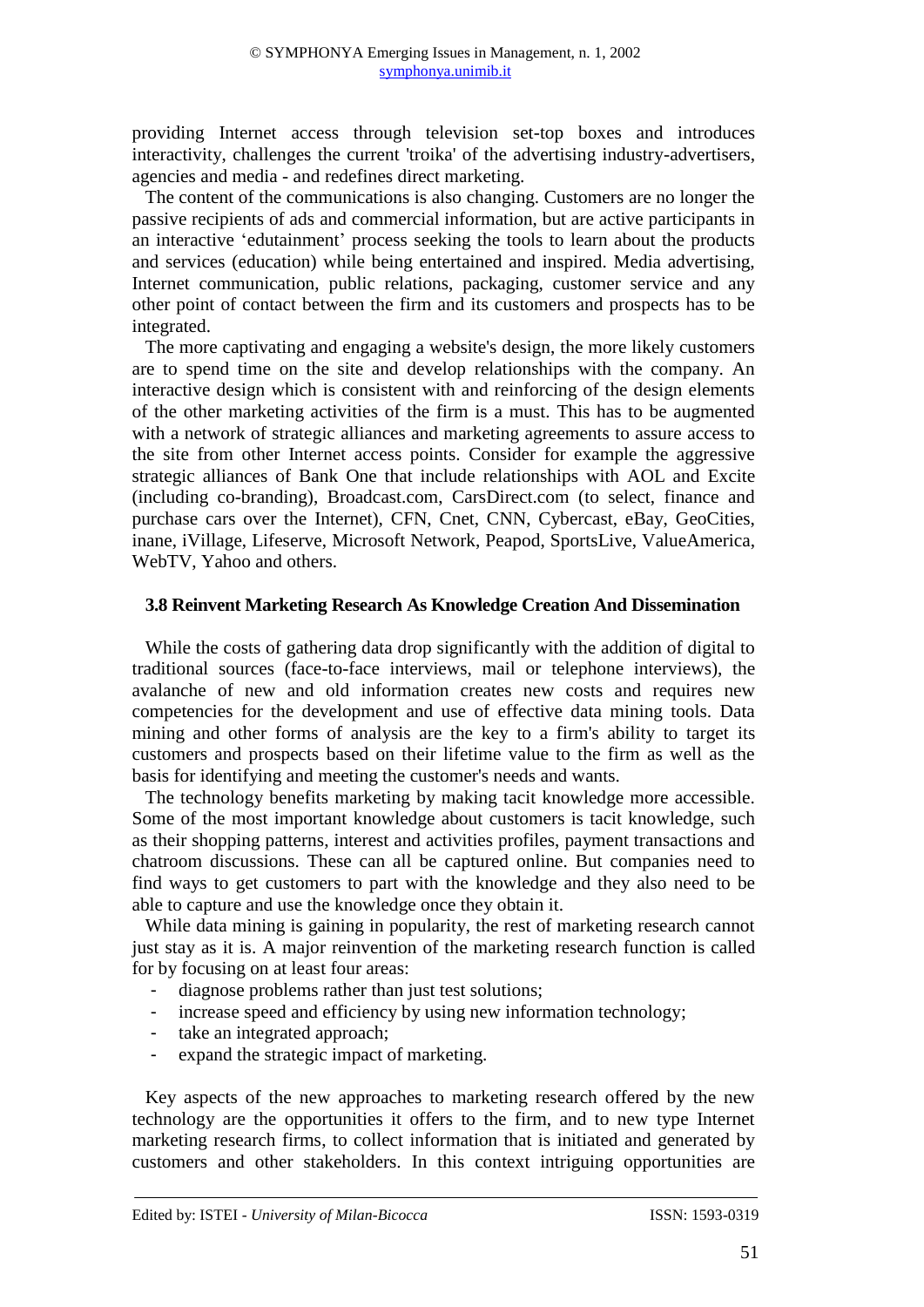offered by applications such as ThirdVoice.com that lets anyone attach post-it type notes throughout any website. The notes do not alter the underlying site but allow active interaction among all who are interacting with the site.

To fully capitalise on the opportunities the new marketing research offers the firm, often requires a reinvention of the marketing research function and repositioning it as the knowledge engine of the firm.

## **3.9 Use Adaptive Experimentation**

Adaptive experimentation has always been a powerful philosophy and methodology allowing learning while doing and thus 'optimising' the strategy over time.

The major benefits of adaptive experimentation - ability to continuously learn, added incentive to develop and test innovative strategies, making it harder for the competition to figure out what your strategy is and creating a culture of experimentation and learning - are even more critical in the changing and turbulent digital marketing environment. At the same time the advances in technology allow easier and better ways to design and implement 'master experiments' across various products, marketing strategy elements and geographies. Whereas adaptive experiments require the identification of the key marketing variables to be tested - advertising level and message, sales force size and approach, pricing options, etc. A somewhat less structured approach, but in the spirit of continuous experimentation has been developed by firms such as Seiko. Seiko develops over 2500 new watch designs a year and introduces them in a number of 'test markets' the successful designs are further developed, tested again and then launched in the target markets.

# **3.10 Redesign the Strategy Process and Supporting Organisational Architecture**

Key to success in the changing business environment is the understanding of the changes, their drivers, their interdependencies and consequences and their summary in meaningful scenarios. Having established the scenarios, the focus of management should be on establishing:

- a vision which combines the company's own aspirations with the type of firm that will succeed in the changing environment and which should incorporate an explicit reference to the firm's vision for its e-business and the role of e-business in enhancing and achieving its overall corporate vision;
- measurable stretch objectives encompassing all key performance measures such as maximizing the lifetime value from target customer segments or minimizing the time to peak sales. Explicit objectives regarding the ebusiness aspects of the business, such as share of target market or revenue from e-business or even objectives to spin off a high market cap e-business is essential;
- having established the vision and stretch objectives the key is the development of creative strategies. This requires, at the minimum:
	- a re-examination of the business model and value proposition;
	- innovative strategies reflecting the ten new rules of marketing;
- having established the e-business strategy and the other strategies of the firm, including strategic alliances, attention should be given to the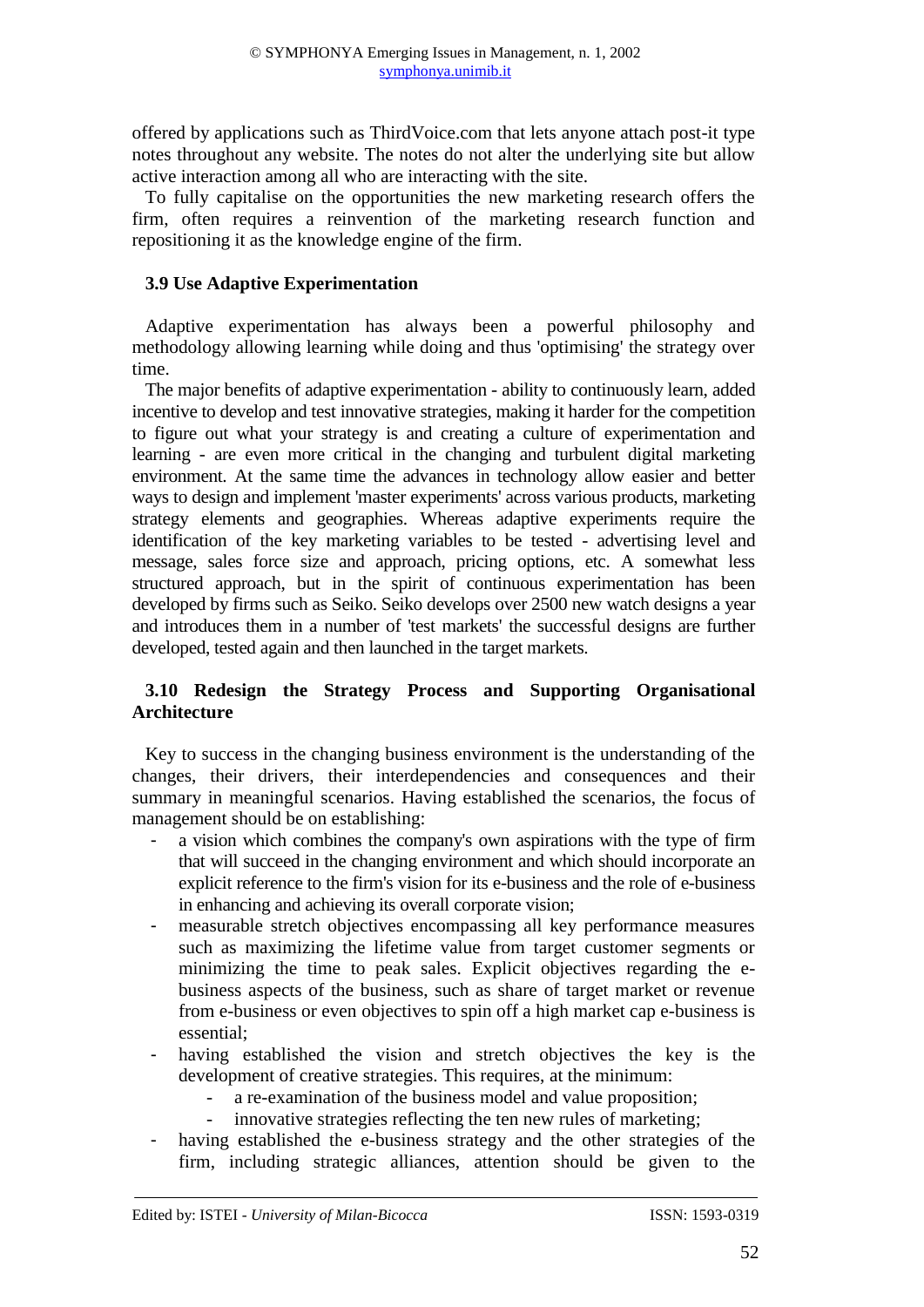determination of the best organisational design. Companies are experimenting today with a variety of organisational designs including:

- incorporating e-business throughout the organisation (for example, Prudential California Realty);
- creating e-business subsidiaries (for example, MagazineOutlet.com a subsidiary of Newsweek Services Inc.);
- creating separate e-business subsidiaries with the objective of spinning them off as separate online activities (for example, BarnesandNoble.com which was spun off by Barnes and Noble as a separate publishing company);
- investing in or merging with Internet companies (for example, Pet Smart, a pet supply chain, invested in PetJungle.com or Rite Aid investment in Drugstore.com);
- shifting the entire business to the Web (for example, Latham [real estate] auctioneers changed their business to a Web only operation called Homebid.com);
- the final set of decisions involves the redesign of the supporting organisational architecture assuring that it capitalises on the advances in Internet and other information technology. This redesign should include the seven interrelated components of the organisational architecture:
	- the organisational culture and values;
	- the organisational structure;
	- the value creation processes including those for knowledge creation, dissemination and use;
	- the people and their required competencies;
	- the required technology and especially the IT infrastructure;
	- the required resources;
	- the performance measures and incentives

# **4. Conclusions**

As the digital revolution has taken place, companies have tended to look at the technology itself while paying too little attention to its implications for marketing. Yet as the world shifts from physical to virtual, as value moves from the greasy gears and hard steel of the industrial age to the high concepts of a knowledge economy- what could be more important to companies than the relationships with customers and other external constituencies, knowing their needs and how to communicate with them and meeting their changing needs and building sustainable relationship and loyalty?

The reinvention of marketing requires a re-examination of all the concepts, methods and practices of marketing to assure their appropriateness for the changing global digital environment. This poses an enormous challenge both to the academic community and the business practitioners. For academics this poses the most significant challenge of changing their research agenda. A change that requires a shift toward a multi-disciplinary cross-functional perspective based on a thorough understanding of the power and pervasive impact of the Internet and related advances in information technology. The challenge for the emerging research agenda is how to avoid becoming 'reporters' of current advanced management practices and